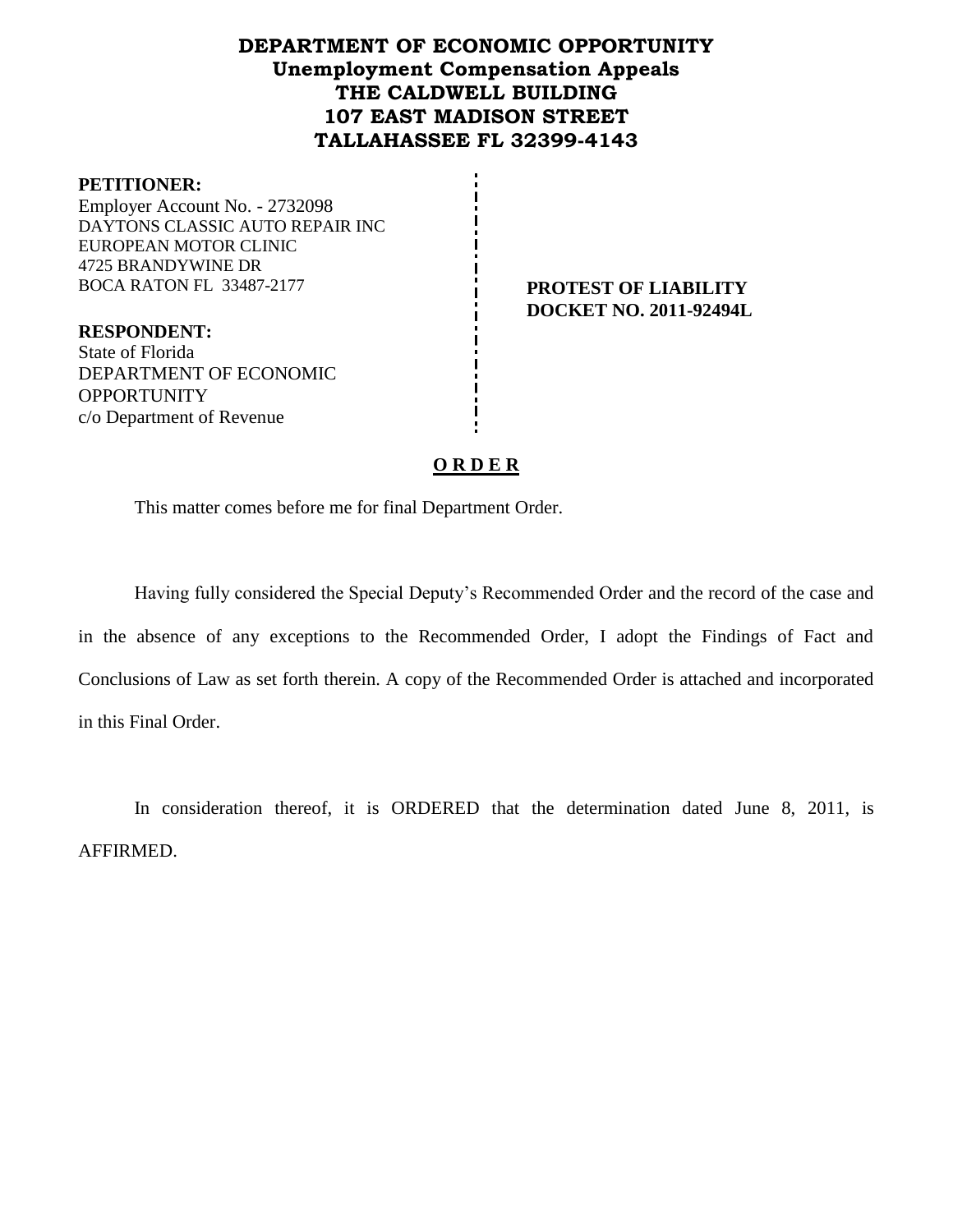#### **JUDICIAL REVIEW**

Any request for judicial review must be initiated within 30 days of the date the Order was filed. Judicial review is commenced by filing one copy of a *Notice of Appeal* with the DEPARTMENT OF ECONOMIC OPPORTUNITY at the address shown at the top of this Order and a second copy, with filing fees prescribed by law, with the appropriate District Court of Appeal. It is the responsibility of the party appealing to the Court to prepare a transcript of the record. If no court reporter was at the hearing, the transcript must be prepared from a copy of the Special Deputy's hearing recording, which may be requested from the Office of Appeals.

Cualquier solicitud para revisión judicial debe ser iniciada dentro de los 30 días a partir de la fecha en que la Orden fue registrada. La revisión judicial se comienza al registrar una copia de un *Aviso de Apelación* con la Agencia para la Innovación de la Fuerza Laboral [*DEPARTMENT OF ECONOMIC OPPORTUNITY]* en la dirección que aparece en la parte superior de este *Orden* y una segunda copia, con los honorarios de registro prescritos por la ley, con el Tribunal Distrital de Apelaciones pertinente. Es la responsabilidad de la parte apelando al tribunal la de preparar una transcripción del registro. Si en la audiencia no se encontraba ningún estenógrafo registrado en los tribunales, la transcripción debe ser preparada de una copia de la grabación de la audiencia del Delegado Especial [*Special Deputy*], la cual puede ser solicitada de la Oficina de Apelaciones.

Nenpòt demann pou yon revizyon jiridik fèt pou l kòmanse lan yon peryòd 30 jou apati de dat ke Lòd la te depoze a. Revizyon jiridik la kòmanse avèk depo yon kopi yon *Avi Dapèl* ki voye bay DEPARTMENT OF ECONOMIC OPPORTUNITY lan nan adrès ki parèt pi wo a, lan tèt *Lòd* sa a e yon dezyèm kopi, avèk frè depo ki preskri pa lalwa, bay Kou Dapèl Distrik apwopriye a. Se responsabilite pati k ap prezante apèl la bay Tribinal la pou l prepare yon kopi dosye a. Si pa te gen yon stenograf lan seyans lan, kopi a fèt pou l prepare apati de kopi anrejistreman seyans lan ke Adjwen Spesyal la te fè a, e ke w ka mande Biwo Dapèl la voye pou ou.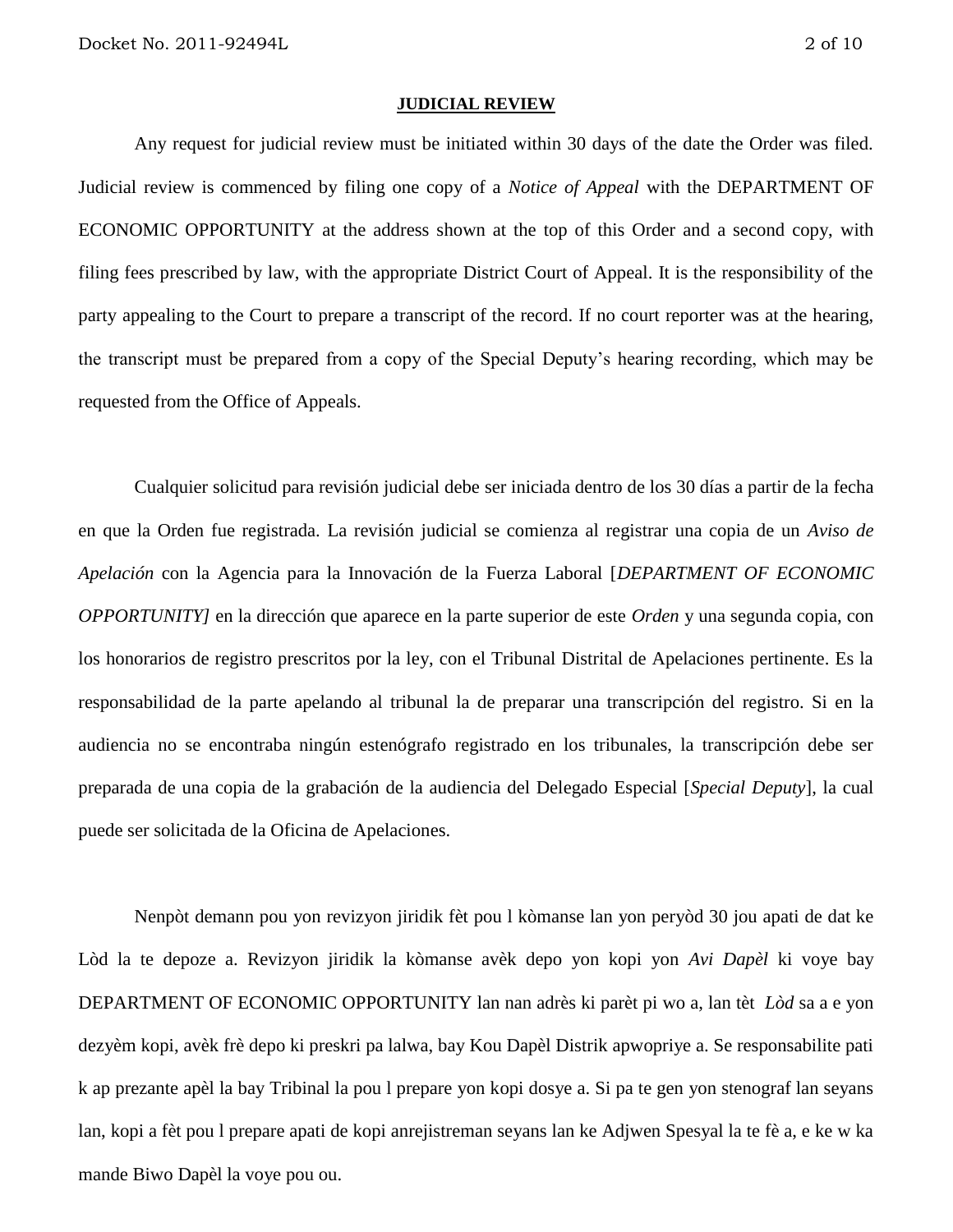DONE and ORDERED at Tallahassee, Florida, this day of May, 2012.



Altemese Smith, Assistant Director, Unemployment Compensation Services DEPARTMENT OF ECONOMIC OPPORTUNITY

FILED ON THIS DATE PURSUANT TO § 120.52, FLORIDA STATUTES, WITH THE DESIGNATED DEPARTMENT CLERK, RECEIPT OF WHICH IS HEREBY ACKNOWLEDGED.

Sherman Barnes \_\_\_\_\_\_\_\_\_\_\_\_\_\_\_\_\_\_\_\_\_\_\_\_\_\_\_\_ \_\_\_\_\_\_\_\_\_\_\_\_

DEPUTY CLERK DATE

#### **CERTIFICATE OF SERVICE**

**I HEREBY CERTIFY that true and correct copies of the foregoing Final Order have been furnished to the persons listed below in the manner described, on the \_\_\_\_\_\_\_ day of May, 2012**.

Shaner Barnes

SHANEDRA Y. BARNES, Special Deputy Clerk DEPARTMENT OF ECONOMIC OPPORTUNITY Unemployment Compensation Appeals 107 EAST MADISON STREET TALLAHASSEE FL 32399-4143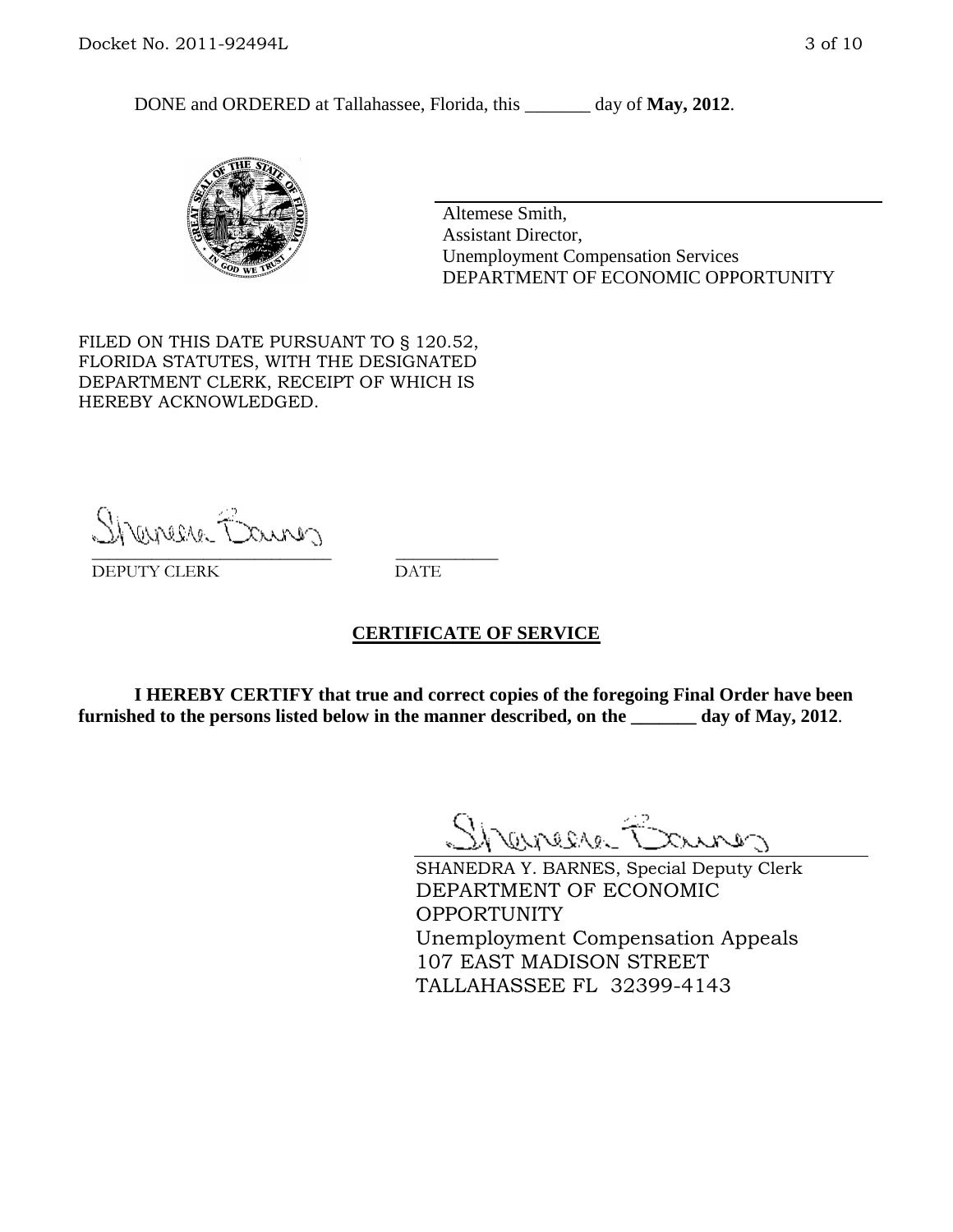Docket No. 2011-92494L 4 of 10

By U.S. Mail:

DAYTONS CLASSIC AUTO REPAIR INC EUROPEAN MOTOR CLINIC 4725 BRANDYWINE DR BOCA RATON FL 33487-2177

RICHARD A HARMEL 405 NE 23RD AVE POMPANO BEACH FL 33062 DEPARTMENT OF REVENUE

ATTN: VANDA RAGANS - CCOC #1 4624 5050 WEST TENNESSEE STREET TALLAHASSEE FL 32399

DOR BLOCKED CLAIMS UNIT ATTENTION MYRA TAYLOR P O BOX 6417 TALLAHASSEE FL 32314-6417

State of Florida DEPARTMENT OF ECONOMIC OPPORTUNITY c/o Department of Revenue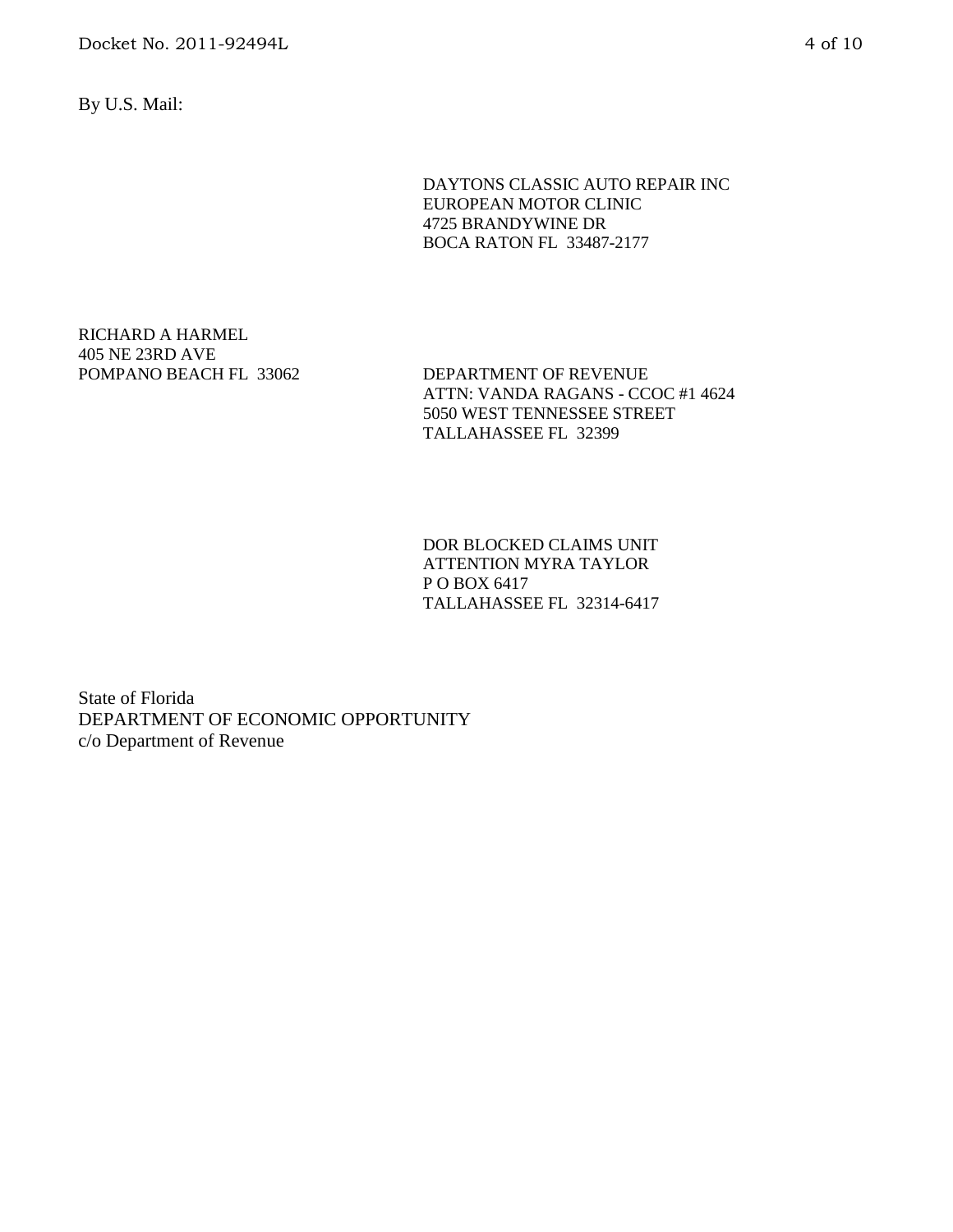# **DEPARTMENT OF ECONOMIC OPPORTUNITY Unemployment Compensation Appeals**

MSC 344 CALDWELL BUILDING 107 EAST MADISON STREET TALLAHASSEE FL 32399-4143

### **PETITIONER:**

Employer Account No. - 2732098 DAYTONS CLASSIC AUTO REPAIR INC EUROPEAN MOTOR CLINIC 4725 BRANDYWINE DR BOCA RATON FL 33487-2177

> **PROTEST OF LIABILITY DOCKET NO. 2011-92494L**

## **RESPONDENT:**

State of Florida DEPARTMENT OF ECONOMIC **OPPORTUNITY** c/o Department of Revenue

# **RECOMMENDED ORDER OF SPECIAL DEPUTY**

TO: Assistant Director, Interim Executive Director, Unemployment Compensation Services DEPARTMENT OF ECONOMIC OPPORTUNITY

This matter comes before the undersigned Special Deputy pursuant to the Petitioner's protest of the Respondent's determination dated June 8, 2011.

After due notice to the parties, a telephone hearing was held on April 4, 2012. The Petitioner, represented by its president, appeared and testified. The Respondent, represented by a Department of Revenue Tax Specialist II, appeared and testified. The Joined Party appeared and testified.

The record of the case, including the recording of the hearing and any exhibits submitted in evidence, is herewith transmitted. Proposed Findings of Fact and Conclusions of Law were not received.

#### **Issue:**

Whether services performed for the Petitioner by the Joined Party constitute insured employment, and if so, the effective date of liability, pursuant to Section 443.036(19), 443.036(21); 443.1216, Florida Statutes.

#### **Findings of Fact:**

1. The Petitioner is a corporation which operated an automobile repair business from approximately November 2006 until January 28, 2011.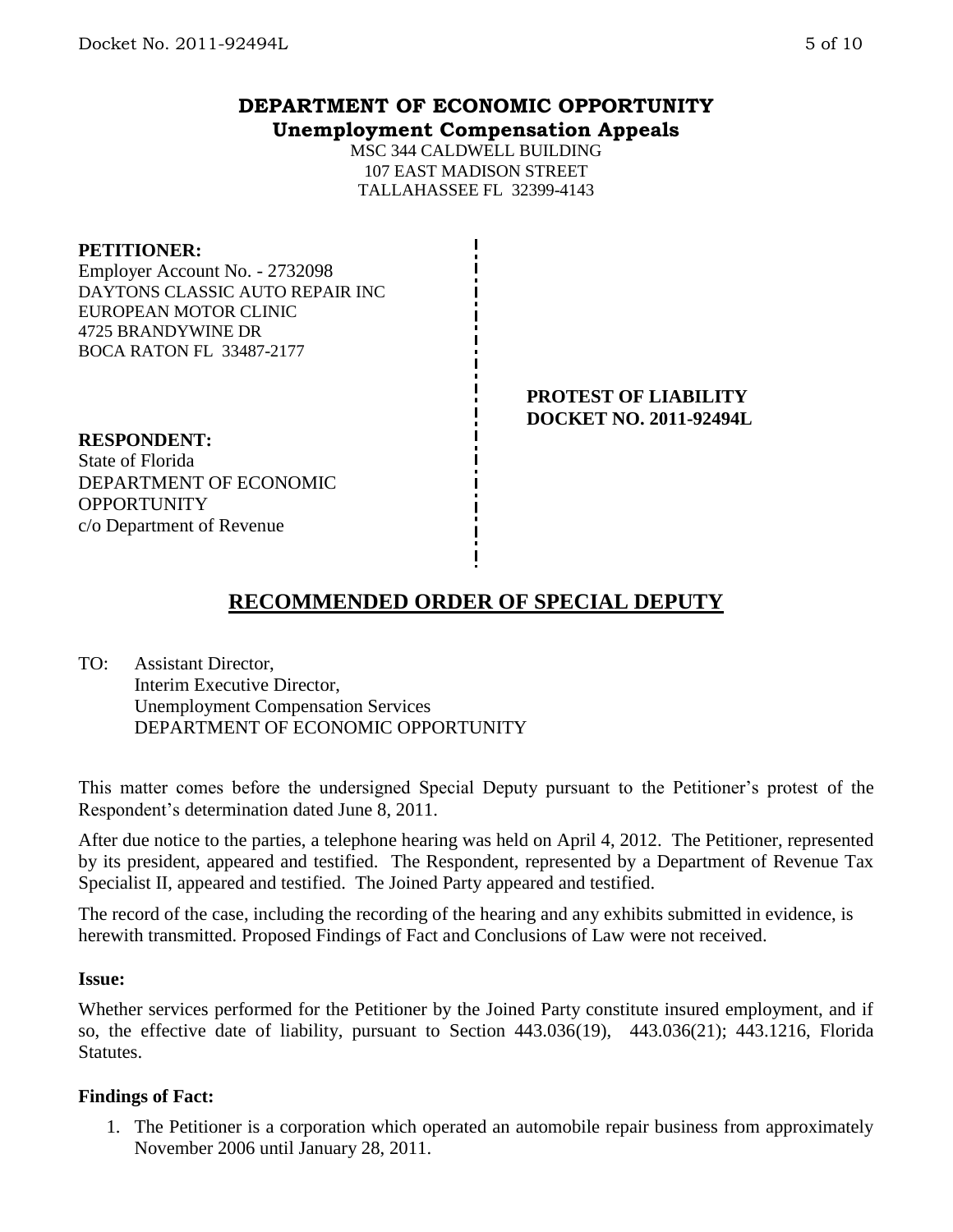- 2. In the latter part of 2009 or early 2010 the Joined Party was working as an automobile mechanic at a business located next door to the Petitioner's business. That business was closing and the Petitioner hired the Joined Party to work as a mechanic in the Petitioner's business on or about February 10, 2010. The Joined Party believed that he was hired to be the Petitioner's employee, however, he was aware that the Petitioner intended to pay the Joined Party as a contractor.
- 3. There was no written agreement or contract between the Petitioner and the Joined Party.
- 4. The Petitioner's shop hours are from 8 AM until 5 PM and the Joined Party was required to work the shop hours.
- 5. The Petitioner provided the place of work, the equipment such as lifts and compressors, and supplies. The Petitioner also provided a helper who was an employee of the Petitioner. The Joined Party provided his own hand tools which the Joined Party left in the Petitioner's shop from day to day.
- 6. The Joined Party wore a uniform shirt each day bearing the Petitioner's business name.
- 7. Generally, the Joined Party did not have any direct contact with customers. When a customer came into the shop to have a vehicle repaired the Petitioner's president provided a repair estimate to the customer. Sometimes, the president would ask the Joined Party to diagnose the repair problem. On those occasions the Joined Party would comply and would tell the president what needed to be done, the parts that were needed, and how long the Joined Party believed that it would take to complete the repair. The president did not rely on the Joined Party's estimate of how long it would take to complete the job. Instead, the president used a labor guide which provided an estimate of the repair time for each repair job. Sometimes, the president would give a labor estimate to the customer that was for less time than specified by the Joined Party or by the labor guide. The president would estimate less time for the repair if the customer was a friend or if the president did not believe that the customer would be willing to pay the full cost of the labor.
- 8. The Petitioner generally charged the customer \$90 per hour for the labor. The Petitioner purchased all of the parts that were used by the Joined Party to complete the repairs and the Petitioner marked the parts up when charging the customer. The Joined Party did not share in the income from the mark-up. The Joined Party's only income from the work was \$30 per hour for the amount of labor charged by the Petitioner.
- 9. The Petitioner determined the sequence that the jobs were assigned to the Joined Party. The Joined Party was not allowed to start any repair job until he was authorized to do so by the Petitioner. Generally, the jobs were assigned to the Joined Party in the order that the customers came into the Petitioner's shop.
- 10. The Joined Party was required to personally perform the work. The Joined Party was not allowed to hire others to perform the work for him.
- 11. During the time that the Joined Party performed services for the Petitioner he did not perform services for others. He did not have a business license or occupational license.
- 12. The Joined Party was required to work the Petitioner's shop hours and he was not permitted to come and go as he pleased. The Joined Party was allowed to take a lunch break during down time or during a slow time of the day. When the Joined Party believed that there was an opportunity to take a lunch break he would ask the Petitioner for permission to take the lunch break.
- 13. The Joined Party is a professional mechanic and the Petitioner's president did not stand over him while the Joined Party was performing the work. However, the president would occasionally observe the Joined Party while the Joined Party was working and would offer suggestions concerning how the president believed the work should be performed.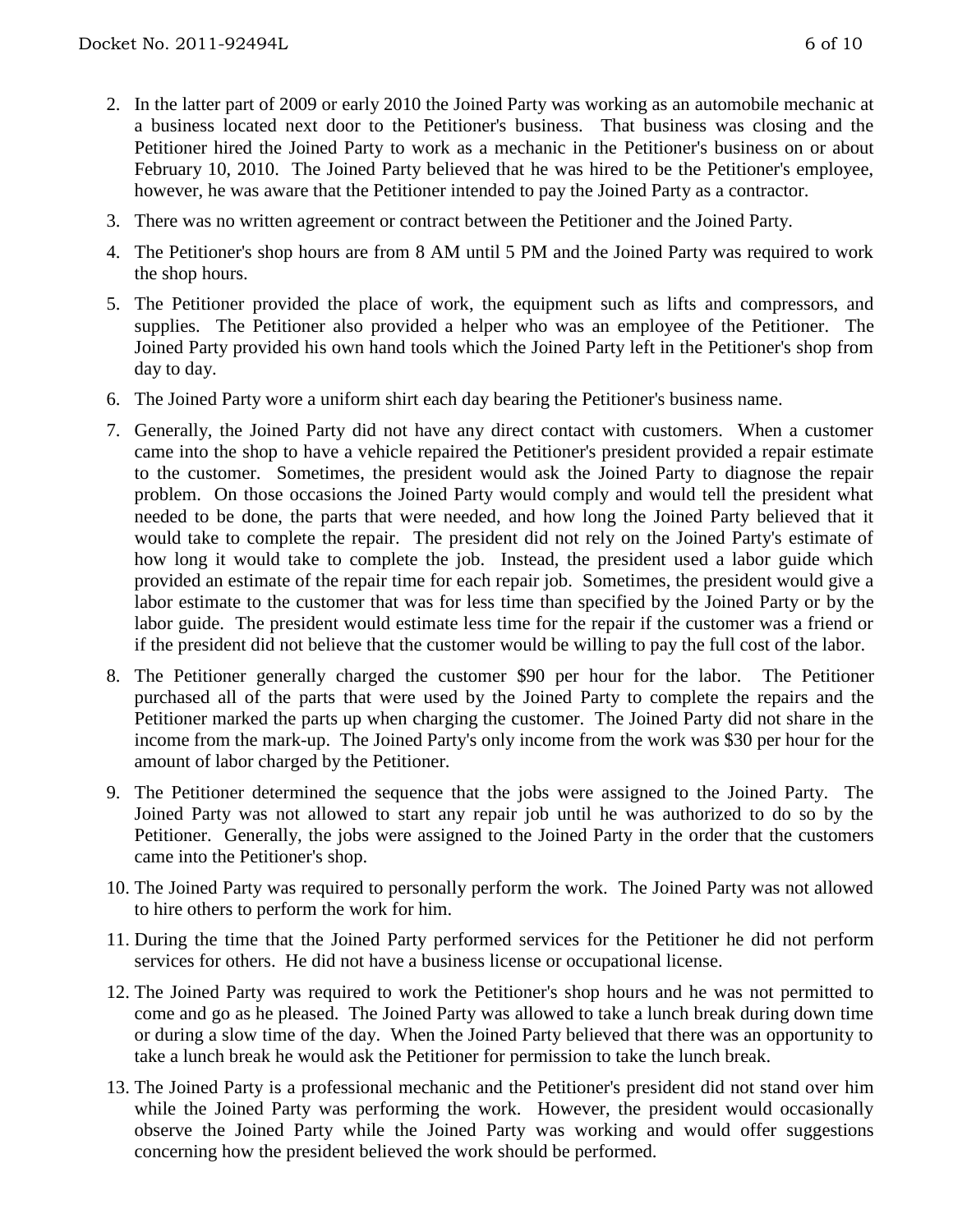- 14. The Joined Party was not required to complete a timesheet or bill the Petitioner for the work which he performed. The Joined Party kept track of the work which he had completed and the number of flat rate labor hours which he believed he had earned. On most occasions the Joined Party never saw the customer invoices which were prepared by the Petitioner. The Petitioner paid the Joined Party at the end of each week based on the number of labor hours charged to the customers on the invoices. The Petitioner did not withhold any taxes from the Joined Party's pay. The Petitioner did not provide any fringe benefits such as paid vacations or paid holidays.
- 15. The Joined Party frequently disagreed with the weekly pay as computed by the Petitioner. As a result of heated arguments over the pay the Joined Party threatened to quit working for the Petitioner almost every week. Eventually, the Joined Party left the job due to a dispute over the pay on or about May 30, 2010.
- 16. At the end of 2010 the Petitioner reported the Joined Party's earnings on Form 1099-MISC as nonemployee compensation.

#### **Conclusions of Law:**

- 17. The issue in this case, whether services performed for the Petitioner constitute employment subject to the Florida Unemployment Compensation Law, is governed by Chapter 443, Florida Statutes. Section 443.1216(1)(a)2., Florida Statutes, provides that employment subject to the chapter includes service performed by individuals under the usual common law rules applicable in determining an employer-employee relationship.
- 18. The Supreme Court of the United States held that the term "usual common law rules" is to be used in a generic sense to mean the "standards developed by the courts through the years of adjudication." United States v. W.M. Webb, Inc., 397 U.S. 179 (1970).
- 19. The Supreme Court of Florida adopted and approved the tests in 1 Restatement of Law, Agency 2d Section 220 (1958), for use to determine if an employment relationship exists. See Cantor v. Cochran, 184 So.2d 173 (Fla. 1966); Miami Herald Publishing Co. v. Kendall, 88 So.2d 276 (Fla. 1956); Magarian v. Southern Fruit Distributors, 1 So.2d 858 (Fla. 1941); see also Kane Furniture Corp. v. R. Miranda, 506 So.2d 1061 (Fla. 2d DCA 1987). In Brayshaw v. Agency for Workforce Innovation, et al; 58 So.3d 301 (Fla. 1st DCA 2011) the court stated that the statute does not refer to other rules or factors for determining the employment relationship and, therefore, the Department is limited to applying only Florida common law in determining the nature of an employment relationship.
- 20. Restatement of Law is a publication, prepared under the auspices of the American Law Institute, which explains the meaning of the law with regard to various court rulings. The Restatement sets forth a nonexclusive list of factors that are to be considered when judging whether a relationship is an employment relationship or an independent contractor relationship.
- 21. 1 Restatement of Law, Agency 2d Section 220 (1958) provides:
	- (1) A servant is a person employed to perform services for another and who, in the performance of the services, is subject to the other's control or right of control.
	- (2) The following matters of fact, among others, are to be considered:
		- (a) the extent of control which, by the agreement, the business may exercise over the details of the work;
		- (b) whether or not the one employed is engaged in a distinct occupation or business;
		- (c) the kind of occupation, with reference to whether, in the locality, the work is usually done under the direction of the employer or by a specialist without supervision;
		- (d) the skill required in the particular occupation;
		- (e) whether the employer or the worker supplies the instrumentalities, tools, and the place of work for the person doing the work;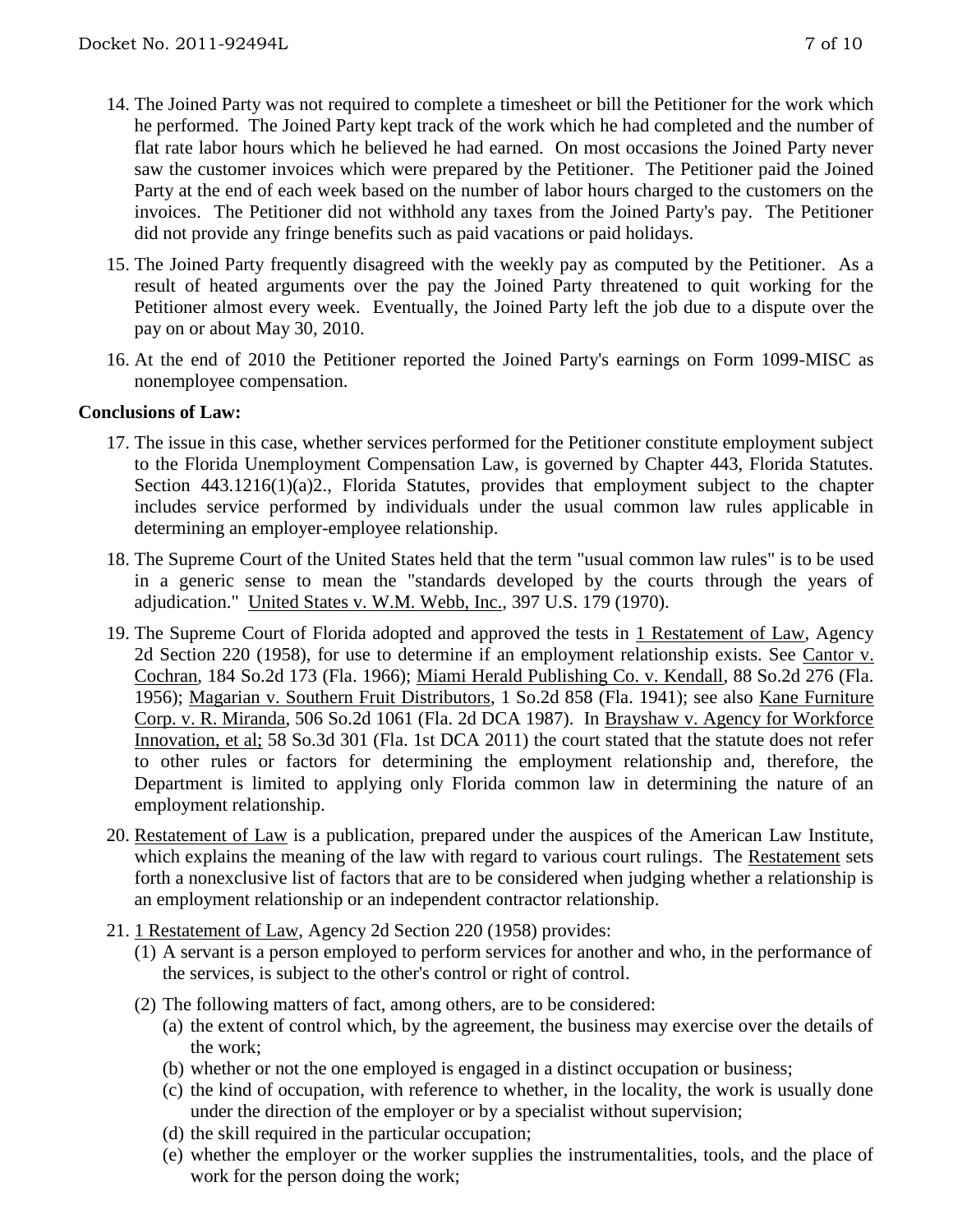- (f) the length of time for which the person is employed;
- $(g)$  the method of payment, whether by the time or by the job;
- (h) whether or not the work is a part of the regular business of the employer;
- (i) whether or not the parties believe they are creating the relation of master and servant;
- (j) whether the principal is or is not in business.
- 22. Comments in the Restatement explain that the word "servant" does not exclusively connote manual labor, and the word "employee" has largely replaced "servant" in statutes dealing with various aspects of the working relationship between two parties.
- 23. In Department of Health and Rehabilitative Services v. Department of Labor & Employment Security, 472 So.2d 1284 (Fla. 1<sup>st</sup> DCA 1985) the court confirmed that the factors listed in the Restatement are the proper factors to be considered in determining whether an employer-employee relationship exists. However, in citing La Grande v. B&L Services, Inc., 432 So.2d 1364, 1366 (Fla.  $1<sup>st</sup> DCA$  1983), the court acknowledged that the question of whether a person is properly classified an employee or an independent contractor often can not be answered by reference to "hard and fast" rules, but rather must be addressed on a case-by-case basis.
- 24. The Petitioner operated an automobile repair shop and engaged the Joined Party to perform the actual repairs which the Petitioner offered to perform for the Petitioner's customers. The work performed by the Joined Party was not separate and distinct from the Petitioner's business but was an integral and necessary part of the business. The Joined Party did not have a separate business license and performed services only for the Petitioner's customers. The Petitioner provided the place of work, the equipment, and supplies. The Joined Party only provided his own hand tools.
- 25. The Joined Party is a professional mechanic who did not require training or direct supervision. However, the Petitioner controlled what work was performed, where it was performed, and when it was performed. It is not necessary for the employer to actually direct or control the manner in which the services are performed; it is sufficient if the agreement provides the employer with the right to direct and control the worker. Of all the factors, the right of control as to the mode of doing the work is the principal consideration. VIP Tours v. State, Department of Labor and Employment Security,  $\frac{449 \text{ So}.2d}{1307}$  (Fla.  $5^{\text{th}}$  DCA 1984)
- 26. The relationship between the Petitioner and the Joined Party lasted only a few months, however, the evidence reveals that the Joined Party was engaged for a continuous period of time rather than just for one repair job. The Joined Party left his personal tools in the Petitioner's shop from day to day throughout the period of the relationship. Either party could terminate the relationship at any time. Eventually, the Joined Party left due to frequent disagreements over the pay. In Cantor v. Cochran, 184 So.2d 173 (Fla. 1966), the court in quoting 1 Larson, Workmens' Compensation Law, Section 44.35 stated: "The power to fire is the power to control. The absolute right to terminate the relationship without liability is not consistent with the concept of independent contractor, under which the contractor should have the legal right to complete the project contracted for and to treat any attempt to prevent completion as a breach of contract."
- 27. The Petitioner paid the Joined Party by work completed rather than by actual time worked. Section 443.1217(1), Florida Statutes, provides that the wages subject to the Unemployment Compensation Law include all remuneration for employment including commissions, bonuses, back pay awards, and the cash value of all remuneration in any medium other than cash. The Petitioner generally charged customers \$90 per hour and paid the Joined Party one-third of the labor charge. The amount of labor charged to the customers, the hourly labor charge, and the percentage paid to the Joined Party were all controlled by the Petitioner. The fact that the Petitioner chose not to withhold payroll taxes from the pay, standing alone, does not establish an independent contractor relationship.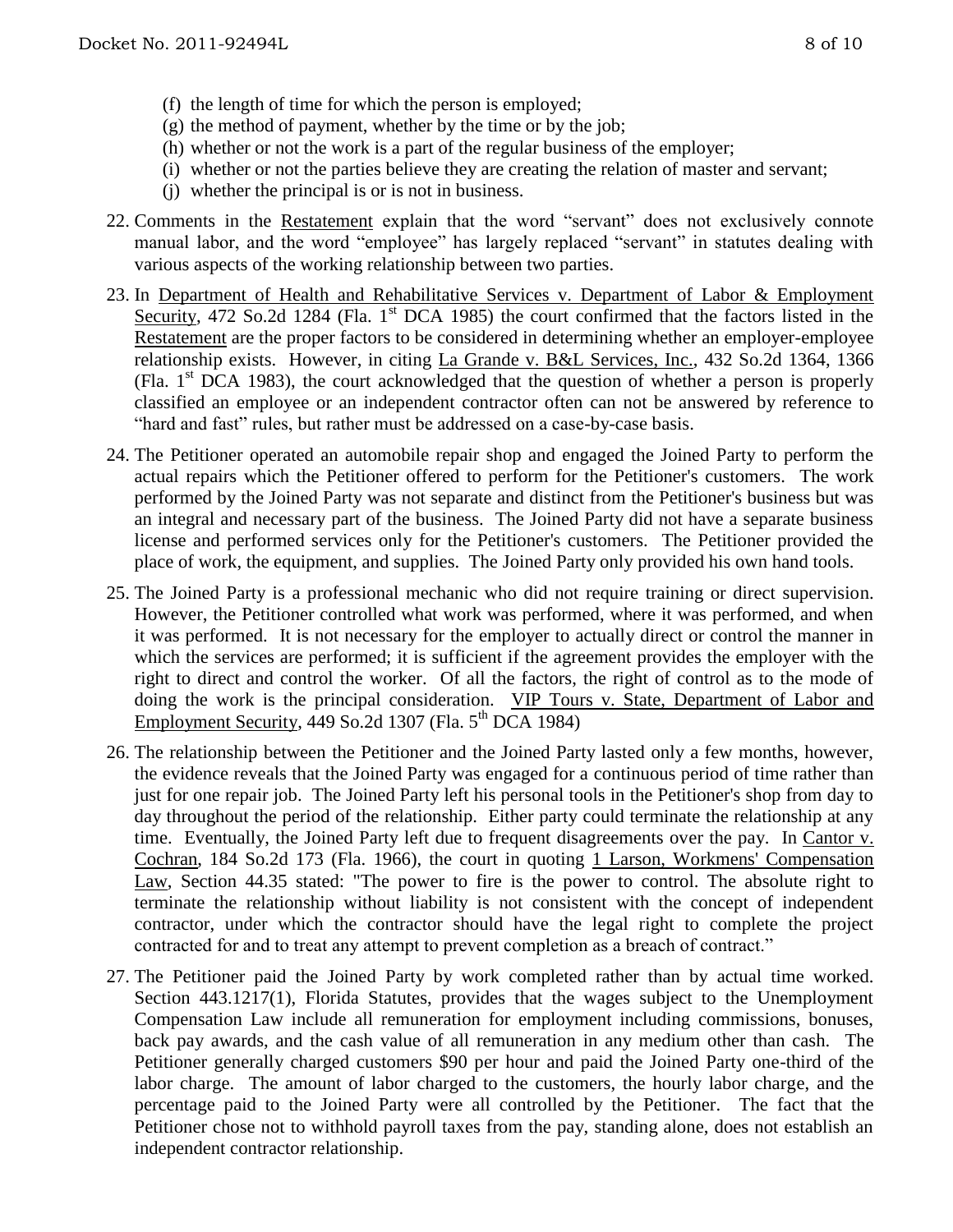28. Rule 73B-10.035(7), Florida Administrative Code, provides that the burden of proof will be on the protesting party to establish by a preponderence of the evidence that the determination was in error. The Petitioner has failed to satisfy the necessary burden of proof in this case. The evidence reveals that the Petitioner exercised significant control over the Joined Party including what work was performed, where it was performed, and when it was performed. The evidence reveals that the Petitioner had the right to control how the Joined Party performed the work and reveals that the Petitioner controlled the financial aspects of the relationship. Thus, it is concluded that the services performed for the Petitioner by the Joined Party as a mechanic constitute insured employment.

**Recommendation:** It is recommended that the determination dated June 8, 2011, be AFFIRMED.

Respectfully submitted on April 6, 2012.



R. O. SMITH, Special Deputy Office of Appeals

A party aggrieved by the *Recommended Order* may file written exceptions to the Director at the address shown above within fifteen days of the mailing date of the *Recommended Order*. Any opposing party may file counter exceptions within ten days of the mailing of the original exceptions. A brief in opposition to counter exceptions may be filed within ten days of the mailing of the counter exceptions. Any party initiating such correspondence must send a copy of the correspondence to each party of record and indicate that copies were sent.

Una parte que se vea perjudicada por la *Orden Recomendada* puede registrar excepciones por escrito al Director Designado en la dirección que aparece arriba dentro de quince días a partir de la fecha del envío por correo de la *Orden Recomendada*. Cualquier contraparte puede registrar contra-excepciones dentro de los diez días a partir de la fecha de envió por correo de las excepciones originales. Un sumario en oposición a contra-excepciones puede ser registrado dentro de los diez días a partir de la fecha de envío por correo de las contra-excepciones. Cualquier parte que dé inicio a tal correspondencia debe enviarle una copia de tal correspondencia a cada parte contenida en el registro y señalar que copias fueron remitidas.

Yon pati ke *Lòd Rekòmande* a afekte ka prezante de eksklizyon alekri bay Direktè Adjwen an lan adrès ki parèt anlè a lan yon peryòd kenz jou apati de dat ke *Lòd Rekòmande* a te poste a. Nenpòt pati ki fè opozisyon ka prezante objeksyon a eksklizyon yo lan yon peryòd dis jou apati de lè ke objeksyon a eksklizyon orijinal yo te poste. Yon dosye ki prezante ann opozisyon a objeksyon a eksklizyon yo, ka prezante lan yon peryòd dis jou apati de dat ke objeksyon a eksklizyon yo te poste. Nenpòt pati ki angaje yon korespondans konsa dwe voye yon kopi kourye a bay chak pati ki enplike lan dosye a e endike ke yo te voye kopi yo.

F weeken

**CHANEDRA Y. BARNES, Special Deputy Clerk Date Mailed:**<br>**April 6, 2012** 

**Date Mailed:**